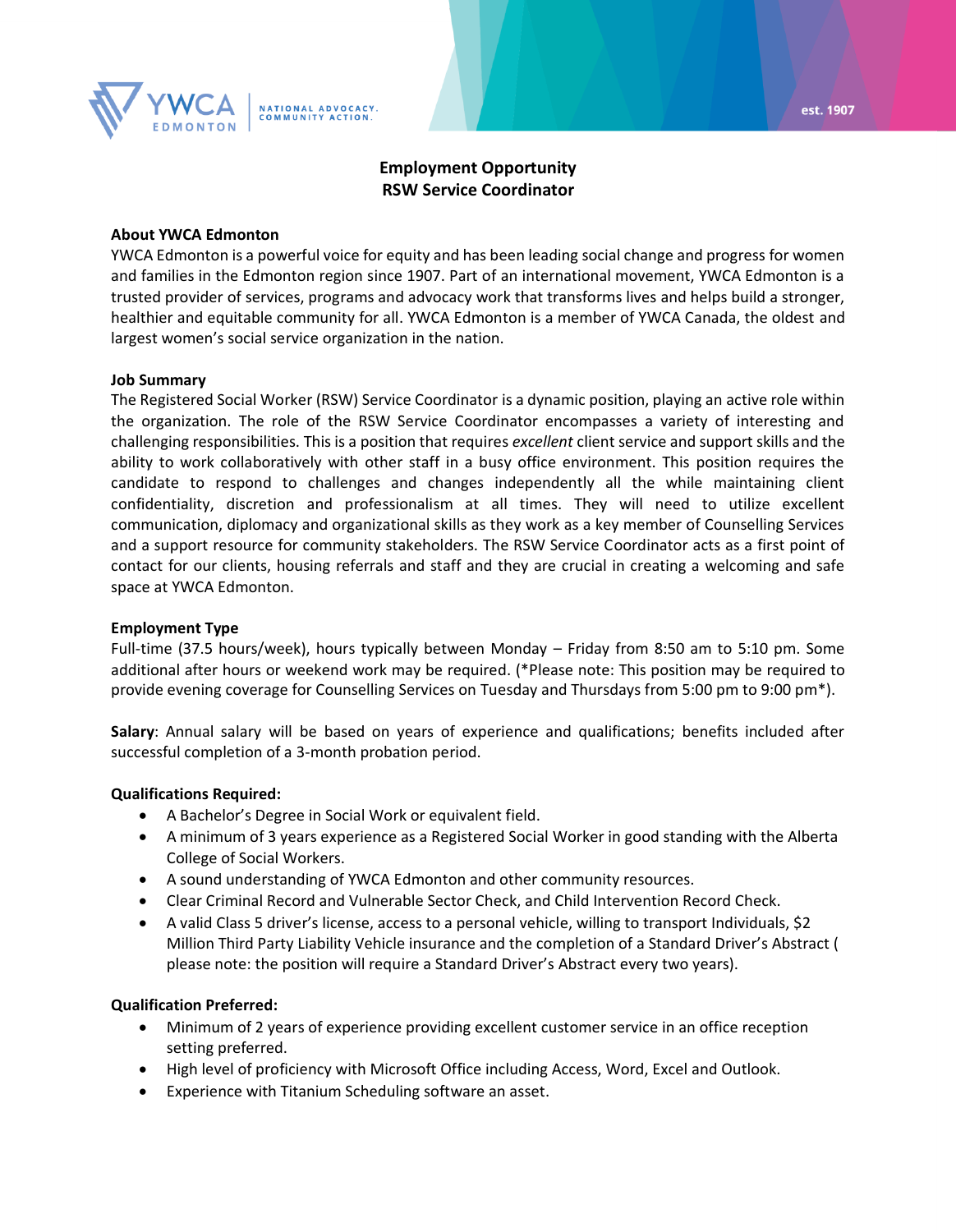- Excellent verbal, written and communications skills with a focus on accuracy and discretion.
- Ability to work in an efficient manner and adapt to changing priorities.
- Able to work independently when needed and to problem solve.
- Willingness to assist other departments with day-to-day tasks and special projects.

## **Major Responsibilities:**

## I. **Social Work Support (Primary Responsibility):**

- Work with local Edmonton Shelters to identify potential tenants for the Avana Housing Initiative, review prospective tenant applications, interview potential residents to determine suitability as a tenant, accompany potential residents to see available units and supporting residents in their transition from shelter to permanent housing. o (Supports may include but are not limited to helping residents secure movers, furniture and arranging utility hook-ups.)
- Provide data required for outcome reporting related to the Avana Housing Initiative.
- Support clients with finding alternative social supports related to basic needs, mental and physical health, and other resources needed to enhance social functioning such as income support, Edmonton Food Bank etc.
- Process client intake paperwork for Counselling Services and determine suitability of fit for an appropriate therapist.
- Ensure therapists in Counselling Services are apprised of any urgent matters related to their clients.
- Screen new clients to assess urgency of accessing therapeutic services or make accurate referrals to other programs and services outside the agency.

### II. **Counselling Administration (Secondary Responsibility)**:

- Schedule client appointments and maintain therapist workloads.
- Properly maintain both digital and physical files of confidential information and paperwork related to our clients.
- Input and manage client data on counselling database (Titanium Scheduling Software) and ensure forms are completed for up-to-date statistics for the department.
- Assess and collect client fees and process client intake paperwork.
- Offer System Administrator support for essential Counselling Services programs such as Titanium Scheduling Software and Zoom Video Conferencing.
- Process payments, complete deposit tracking and weekly deposits.
- Assist with ongoing maintenance of YWCA Edmonton's website program and service details.

### III. **Reception (Tertiary Responsibility)**

- Welcome visitors to YWCA Edmonton upon entry.
- Assist with answering calls received through Zoom Phone with a high volume of callers with varying inquiries.
- Possess a strong understanding of services offered by YWCA Edmonton and be able to clearly express and share this knowledge to public.
- Lock up and secure office at end of day.
- Assist the Office Manager and/or Executive Assistant with the maintenance of general office space and operations (ex. maintain and distribute office contact list; receive, sort, distribute mail and packages, and post outgoing mail; general office maintenance etc.).